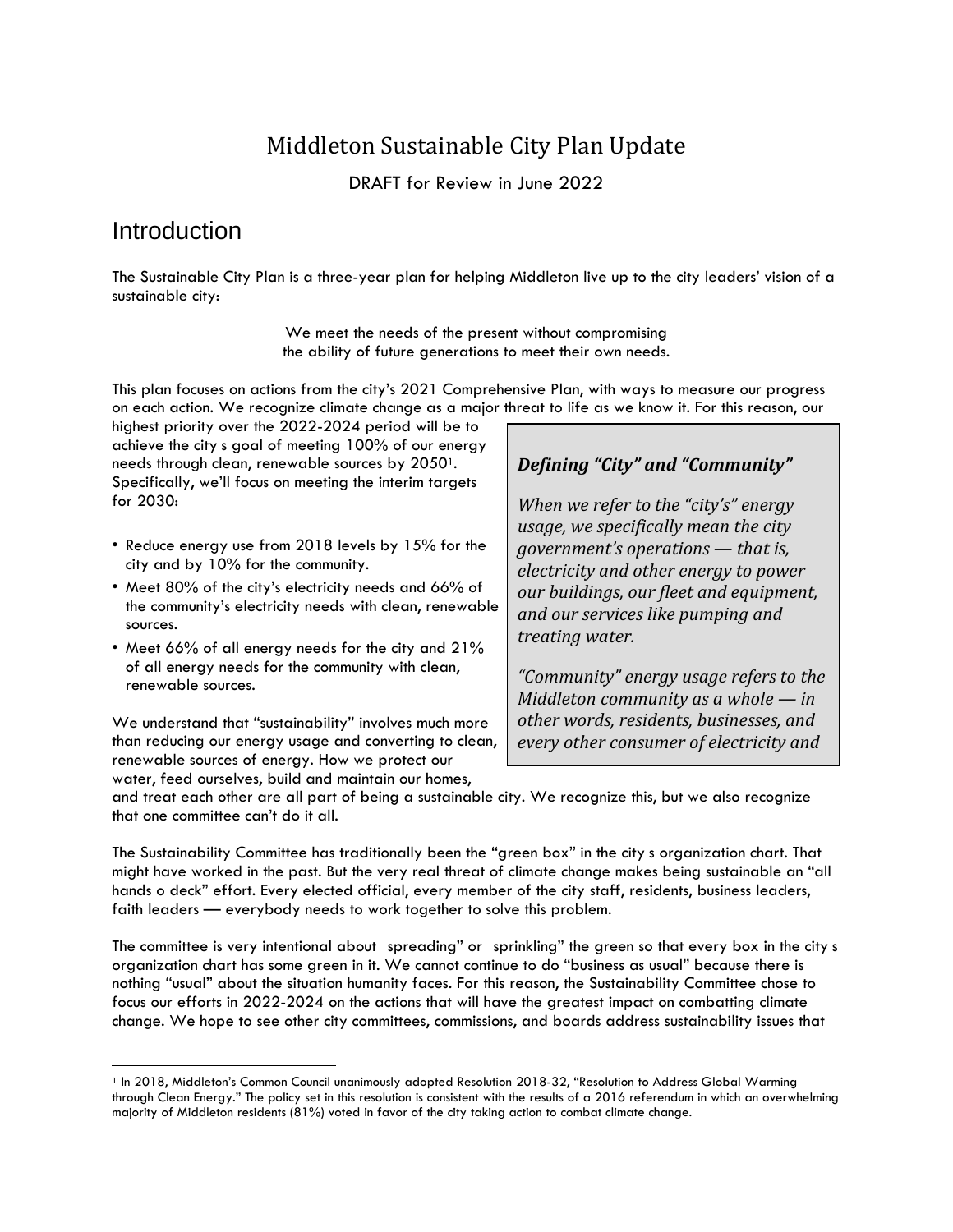are related to their scopes of work and have identified a few actions from the Comprehensive Plan that we think would be a natural fit for specific committees and a good starting point.

### **Background**

Middleton adopted its first Sustainable City Plan in 2010. The plan set a number of goals to help make Middleton more sustainable — for example, reducing the amount of waste produced per person, decreasing the amount of electricity used per person, and increasing the number of bus trips taken by residents. The 2010 plan reflected the extensive public input the city received through a visioning workshop and an online survey.

In 2017, the Sustainability Committee began the first update of the plan. The committee stopped this work in 2020, however, because of the COVID-19 global pandemic. By the time we resumed our work in 2021, the Middleton Common Council had adopted the city's revised Comprehensive Plan — the first update of that plan in 20 years. The Sustainability Committee decided to build the revised Sustainable City Plan around the actions in the Comprehensive Plan — especially the Green City" chapter. Most of the actions in this plan are from Strategy 1 of that chapter, which is to Mitigate climate change by reducing our community-wide energy use and eliminate greenhouse gas emissions by rapidly switching from fossil fuel sources to local, renewable sources of energy."

We added new sections and deleted others to better reflect our scope as a committee. We also made the plan less technical and more "reader-friendly" because achieving the city s energy goals isn t something we can do alone. We truly do need all hands on deck to reduce our reliance on fossil fuels and prevent the worst impacts of climate change.

## Approach

The following values guide our work:

- Our goals, priorities, and actions will reflect input from the community (public, Council, committees, businesses, industries, groups).
- Our process will be transparent, with updates available on the web and at monthly Sustainability Committee meetings.<sup>2</sup>
- We'll view our process and the final plan through a lens of diversity, equity, and inclusion so that we can be confident we re working toward sustainability for all.<sup>3</sup>
- The final Sustainable City Plan will be written for a public audience and will help residents, businesses, government, and others understand the role they play in moving Middleton toward our energy goals.
- We'll use the plan to highlight success stories so that neighbors can learn from one another.

<sup>2</sup> The Sustainability Committee meets every month on the third Monday at 6:30 pm. In January, we meet on the fourth Monday to honor Martin Luther King, Jr., Day.

<sup>3</sup> Equity is a core value for the city and for the Sustainability Committee. Our goal for this plan is to carefully examine all our actions to make sure we root out any policies that could affect people differently based on race, gender, language, etc. We commit to using racial equity and social justice assessment tools and a "Health in All Policies" framework to assess policy decisions and to make sure no one group of people or neighborhood carries the burden more than others because of city policy or lack of policy.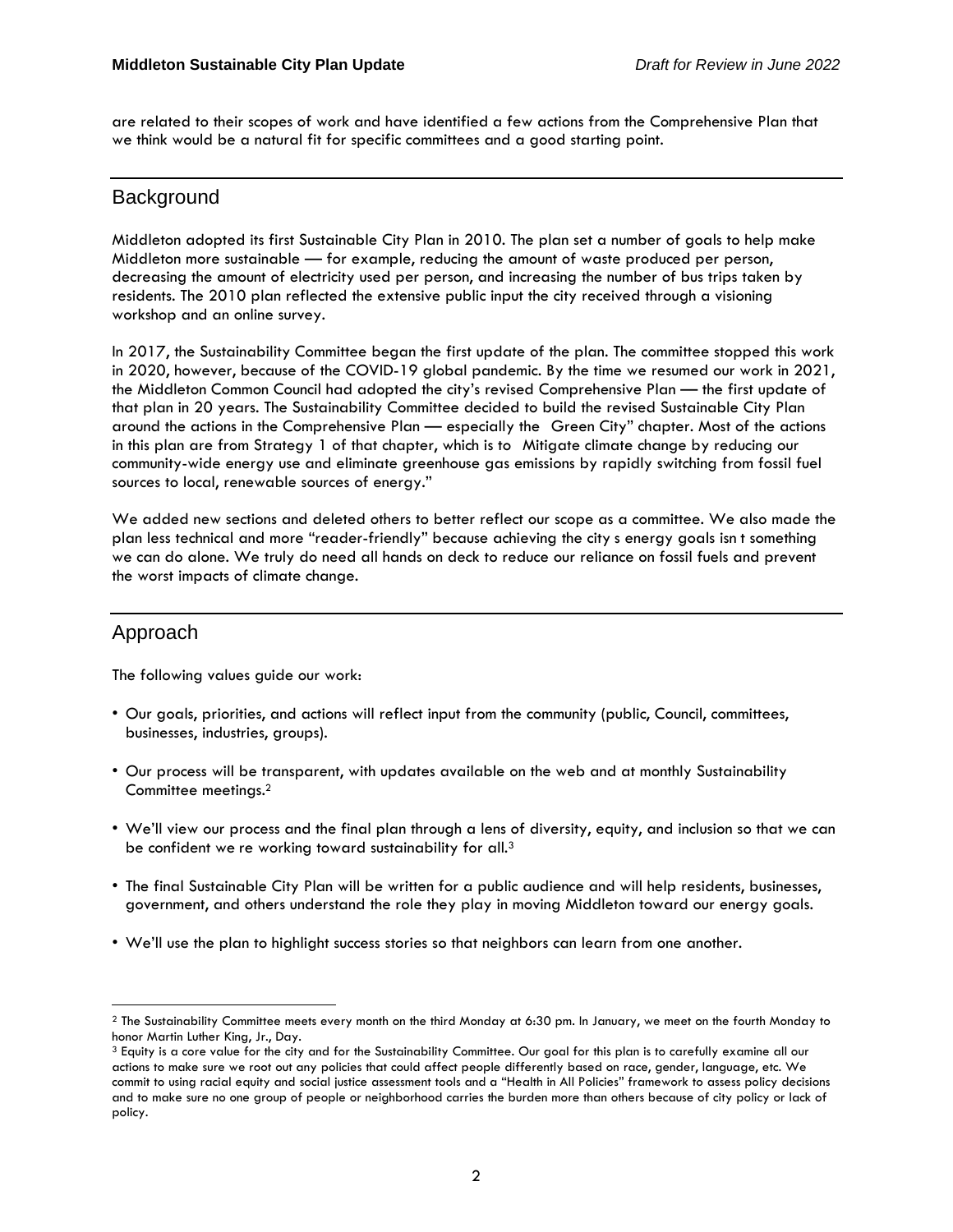In addition to being guided by these values, we'll also maintain strong and tested partnerships among city departments, with the Middleton-Cross Plains Area School District, and with local institutions and groups (such Middleton Outreach Ministry, the Chamber of Commerce, and the Friends of Pheasant Branch Conservancy). We'll also hold several educational events in 2022-2024 to help spread the word about what we're doing, why it's important, and how the residents and businesses of Middleton can help.

## Public Engagement

We knew we'd receive input from city staff, members of the Common Council, and city committees, boards, and commissions with a role in making Middleton sustainable. We also wanted to hear from the people who make Middleton their home and their place of business. To get this input, we presented the draft plan for public review in June 2022, scheduled two public input sessions (one in-person and one virtual), and conducted an online survey using Polco. We greatly appreciate the many members of the Middleton community who shared their ideas and helped us to improve this plan.

### **Maintenance**

This is a three-year plan, so the process of updating the plan will start after the second year ends. We ll follow a similar approach as we did for this edition, including public engagement. When we begin updating the plan in early 2024, we ll post all information on the process on our website. The goal will be to produce the final version of the 2025-2027 plan by the end of December 2024.

We'll maintain a web edition of the plan and will post new information when it's available. We ll also include new success stories as we gather them.

Each year, the Sustainability Committee will write a one-year work plan explaining which of the specific actions from the Sustainable City Plan we'll be working on that year. We'll post this work plan on our website, too, so that members of the public can see what we're hoping to accomplish. We ll also identify opportunities for residents, organizations, and businesses to get involved in, support, or help spread the word about our activities. Working together, we can help Middleton make the shift to clean, renewable energy to combat climate change and be a more sustainable city.

## **Organization**

Each section begins with a statement that explains our vision for what Middleton will be 10 years from now (2032), followed by a brief explanation of how the topic is related to sustainability. In bold, we list the actions that we'll focus on in 2022-2024 to achieve our priority goal as described in the Introduction namely, helping Middleton reach the Common Council's clean energy-related targets for 2030. At the end of each action is a citation indicating the source of the action. Most are from the Green City Chapter of the [Comprehensive](https://www.cityofmiddleton.us/DocumentCenter/View/8030/2021-Comp-Plan_3-2-2021) Plan. The other primary sources are the 2020 [Municipal](https://www.cityofmiddleton.us/DocumentCenter/View/8900/2--OEI-energy-plan---community-chapters) Energy Plan and [Project](https://drawdown.org/solutions) [Drawdown.](https://drawdown.org/solutions)

For each action, we identify how we'll measure our progress. For any action that results in reduced greenhouse gas emissions, we'll calculate how many tons of emissions that particular action helped Middleton avoid. Every year, we'll report to the Common Council on our progress, and we'll share information about our progress on the Sustainability Committee website. Some sections don't list any actions because our priorities for 2022-2024 are focused on energy. Future editions of the plan may include actions in those sections.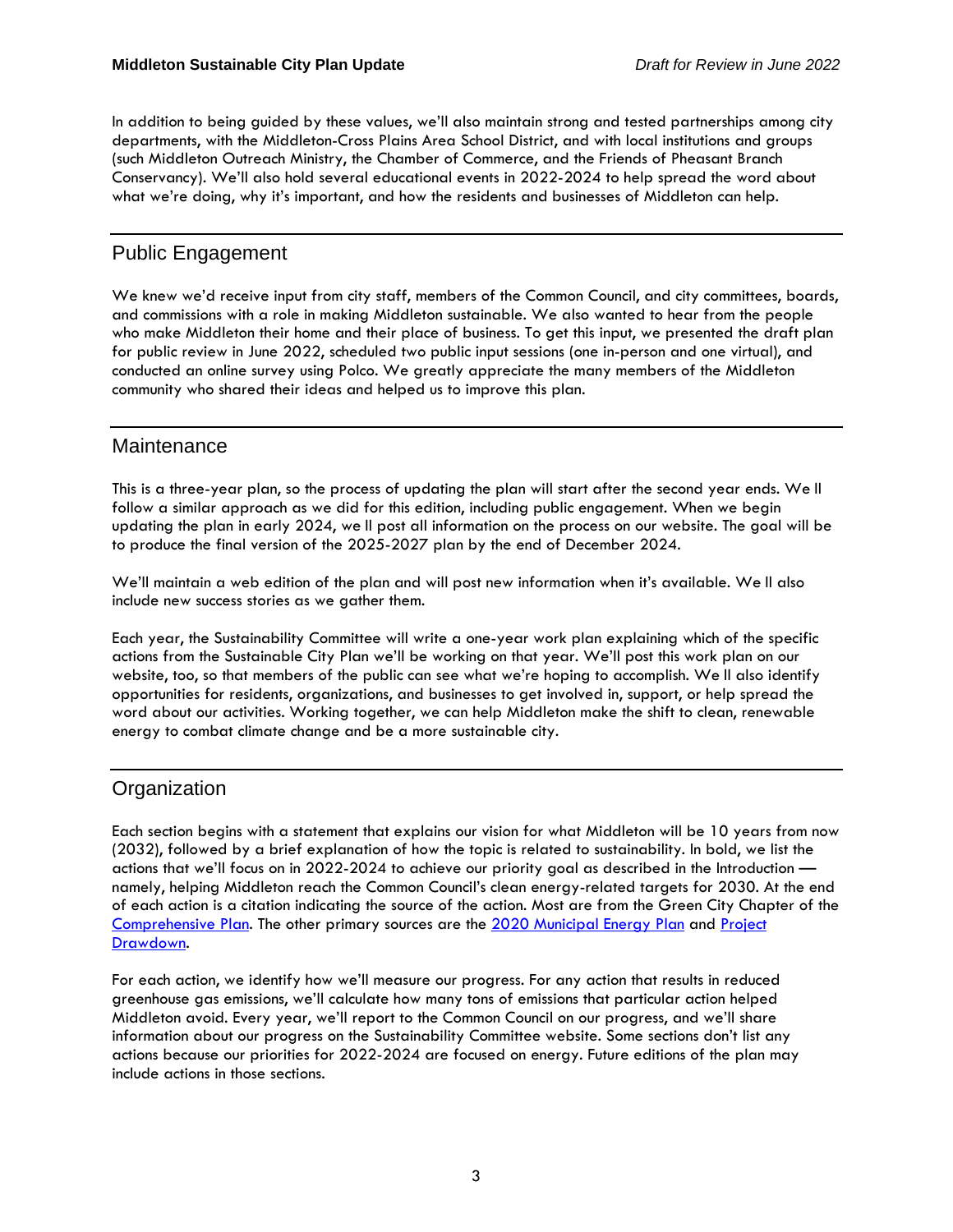# Actions for 2022-2024

## 1. Energy

Our vision: Middleton is a "net zero" city that meets or exceeds the goal of obtaining 100% of its energy needs from clean renewable sources by 2050.

Actions related to energy will have the greatest direct impact on achieving the city s goal of relying on 100% renewable energy by the year 2050. The city itself is already well on the way to meeting the targets for reducing energy use and using renewable energy sources to meet the electricity and all-energy needs for city operations.

At the end of 2021, after installing three new solar arrays on city buildings and structures, the city obtained an estimated 50% of its electricity from renewable sources. On a community-wide scale, data aren't currently available for estimating any reduction in energy use, meeting electricity needs, or meeting all energy needs. One of our planned actions is to identify ways to get the data we need on a community level.

In 2022-2024, the following energy-related actions will help Middleton move closer to the 2030 targets for energy:

Partner with Dane County and other agencies to administer equitable energy efficiency programs for homeowners, renters, and businesses that reduce both energy costs and greenhouse gas emissions. Middleton will prioritize assistance to those who need it the most and for those who have been historically excluded from economic opportunities due to a legacy of unjust policies and racism. (Green City Chapter 1A)

In 2021, the city approved a project that will bring energy efficiency upgrades and possibly the installation of solar power arrays at a small number of existing multi-family housing in Middleton. This project involves a partnership with Elevate Energy and Sustain Dane working with city staff.

We'll measure our progress by tracking the number of dwelling units converted, the estimated reduction in electricity usage, and the estimated percentage of electricity usage from renewables.

Finish converting all street lights to LED to cut current electricity used and reduce carbon emissions. (Energy Plan 2)

As recommended in Middleton's 2020 Municipal Energy Plan, all the city-owned street lights have been converted to LEDs. While this is a great achievement, those lights make up only 20% of street lights in the city. Of the remaining 80%, either MG&E or Alliant owns the lights (25%) or maintains them (55%). In 2022-2024, we'll negotiate with the utilities to make the switch to LEDs for these street lights.

We'll measure our progress by tracking the number of street lights converted, the total reduction in electricity usage, and the estimated percentage of electricity usage from renewables.

Install solar arrays on Golf Course Clubhouse, Well #6, and Well #8. (Energy Plan 4)

In late 2021, Council approved installing new solar arrays at the Golf Course Clubhouse, Well #6, and Well #8. Once installed, the arrays will reduce electricity consumption at these facilities by approximately 30%. The new arrays will be installed in 2022.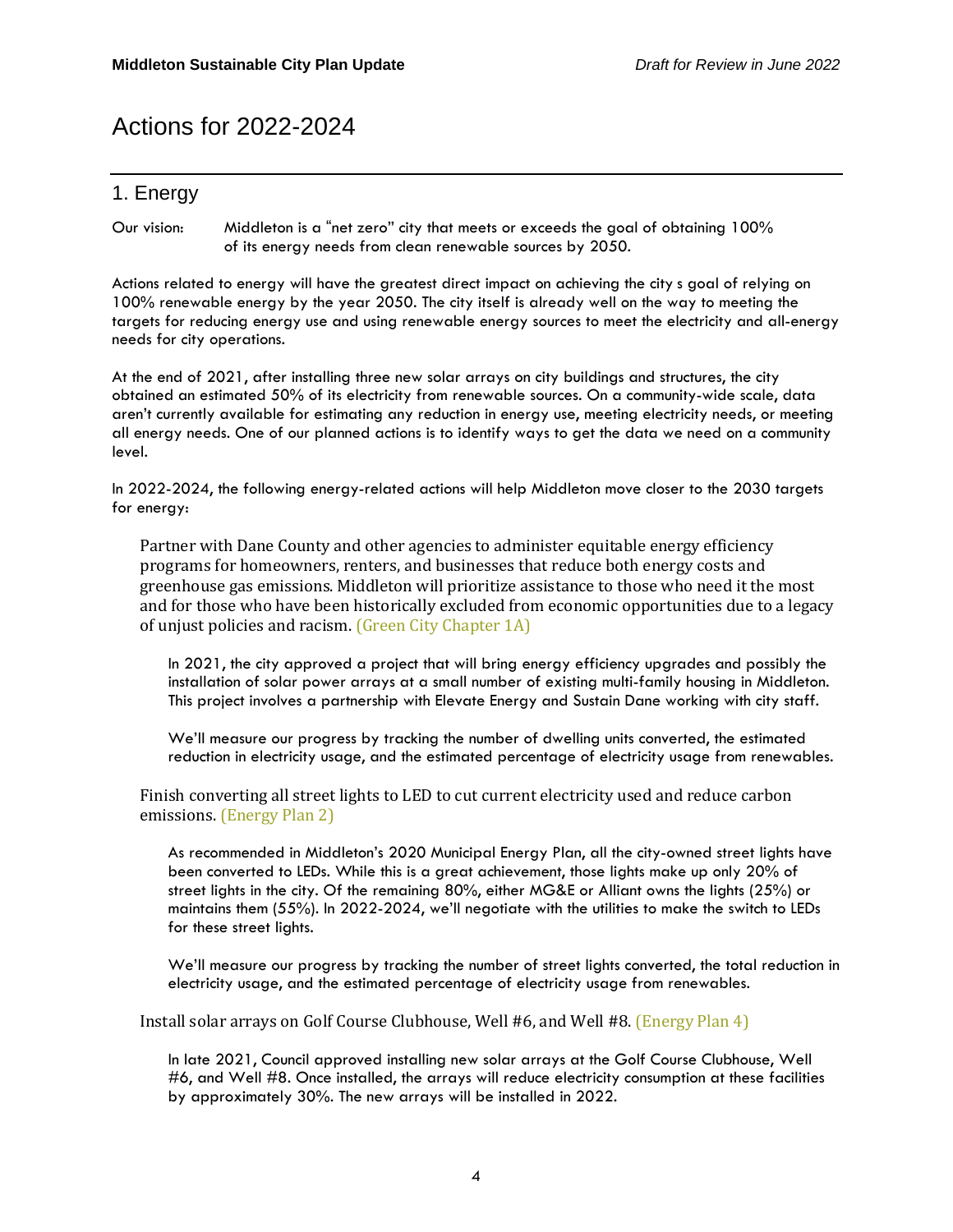We'll measure our progress by tracking the installation of all three arrays and the total percentage of electricity usage from renewables.

Middleton will create a 20-year city fleet replacement schedule that incorporates zero emissions vehicles, and prioritizes converting police vehicles to hybrids or electric vehicles (EVs). (Green City Chapter 1D and Energy Plan 3)

In early 2021, the city had committed in the Comprehensive Plan to replace the current fleet over a 20-year period and to incorporate zero-emissions vehicles in the process. In late 2021, following up on this action and responding to input from residents, the city's transportation department prepared a five-year rolling replacement schedule for vehicles and equipment and submitted it for review by city committees and the Common Council. In our comments on this first edition of the five-year plan, the Sustainability Committee expressed appreciation for the staff looking for ways to decarbonize the fleet, recommending EVs and hybrids for some of the replacements, and being willing to evaluate EVs and other more sustainable options as they become increasingly available on the market. We look forward to this process continuing each year and our city fleet gradually shifting away from fossil fuel-powered vehicles and equipment.

We'll measure progress by the number of internal-combustion-engine vehicles replaced by EVs and hybrids; the number of gas-powered items of equipment replaced by electric models; and the estimated percentage of energy usage from renewables.

Implement municipal policies for data tracking, benchmarking, ensuring efficient building operations, purchasing sustainable products, and establishing new construction design guidance for municipal buildings. (Energy Plan 5)

In many ways, this is one of the most important actions for us to complete in 2022-2024. Having a system for gathering, storing, and analyzing data is necessary so that we can record current levels of energy use, compare them to our usage in 2018 (called the "benchmark"), and track the impact of all the energy-related actions in this plan as we make progress on them.

Middleton has an approved Sustainable Purchasing Policy. The section on Waste Generation and Management includes an action related to updating and reaffirming the city's commitment to sustainable purchasing, especially when spending taxpayer dollars on vehicles and equipment.

Although part of the recommendation in the Energy Plan, establishing new construction design guidance for municipal buildings will not take place in the time period covered by this edition of the Sustainable City Plan. City staff developed [Sustainability](https://www.cityofmiddleton.us/DocumentCenter/View/7035/Sustainability-Goals-for-Civic-Community-Campus_February-2020) Goals for the Civic Community [Campus,](https://www.cityofmiddleton.us/DocumentCenter/View/7035/Sustainability-Goals-for-Civic-Community-Campus_February-2020) which were approved in February 2020. Those goals are an excellent model for guidance for construction design of future city buildings.

We'll measure our progress by the installation of a new energy-tracking system; the percentage of data entered into the system; the posting of publicly available dashboards on the city's website; and Council's adoption of the Sustainability Goals for future municipal building construction or upgrades.

The city will support robust electric charging infrastructure in the city including requiring that new multi-family housing developments include charging stations. (Green City Chapter 1F)

Making the transition from internal combustion-engine vehicles to electric models is already happening throughout the country. More auto manufacturers are offering EVs in response to consumer demand. Prices will gradually decrease as the technology improves and more models become available. To help move Middleton in the direction of EVs, we need to make sure we have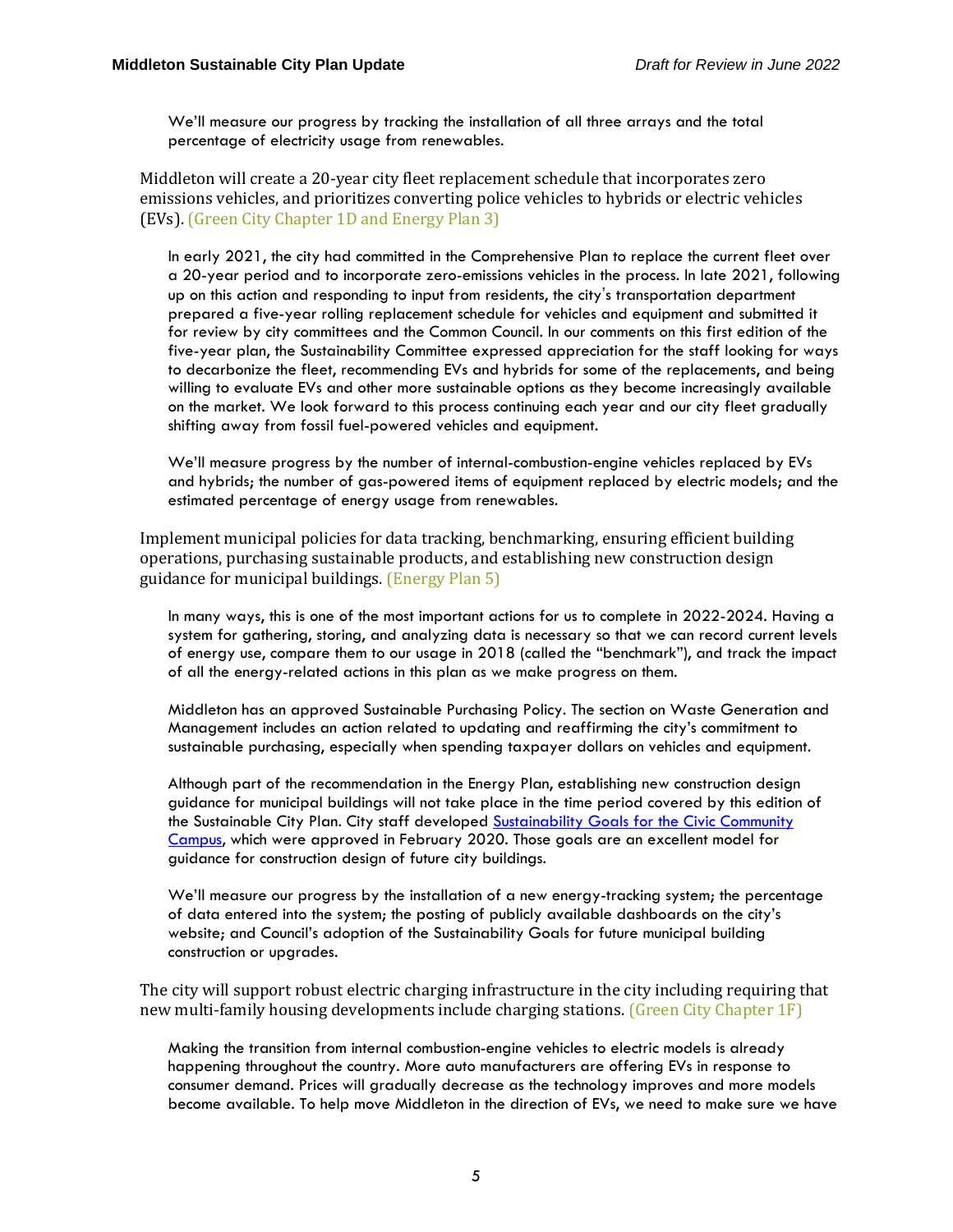the charging infrastructure available. As stated in the Comprehensive Plan, Middleton will partner with MG&E to install charging stations to serve city fleets on city-owned property, as well as throughout the community to serve residents and visitors. Another goal is to make sure all new housing and office development projects — including those benefiting from tax-incremental financing — include charging stations for electric vehicles.

In addition to charging stations in fixed locations, we'll explore the possibility of constructing movable solar parking pads. To increase the environmental benefits of the charging stations, the city will incorporate new solar arrays and batteries into their design to increase the likelihood of vehicles being charged on solar power instead of electricity generated by fossil fuels. We'll also explore group buys for home charging infrastructure similar to how group buys currently make it easier and more affordable for homeowners to install solar panels.

We'll track our progress according to the number of charging stations constructed for city-owned vehicles and for community use; the number of mobile solar pads constructed; the total charging capacity installed for both city and general use; Council's adoption of charging infrastructure as a requirement for new buildings; and the launch of charger group buys to benefit Middleton residents.

Middleton will partner with MG&E to pilot and plan for future microgrid networks that can connect to one another to reduce risk, increase resiliency, and optimize energy distribution. (Green City Chapter 1I)

According to the U.S. Department of Energy, microgrids are localized grids that can disconnect from the traditional grid to operate on their own. Microgrids allow communities to be more energy independent and withstand emergencies that cause power outages. Because they can operate even when the main grid is down, microgrids can help make communities more resilient by avoiding outages and reducing the time it takes to restore the main grid after an outage.

Microgrids also improve our ability to incorporate solar and other "distributed energy sources" into the grid. Relying on more local sources of energy is important because it reduces the amount of energy lost in transmission and distribution. This increased efficiency means less wasted energy. Microgrids are considered the future of energy distribution and an important step toward a modern, clean energy future. To build this resiliency into our local system, Middleton will work with MG&E and other partners and will apply for grants from the federal government and other sources. One project is currently underway in 2022 to create a microgrid at the Middleton Police Department by adding battery storage to the building's existing solar array.

We'll achieve progress by setting up one or more microgrids for city buildings (including the Police Department) and preparing a feasibility study for a community-scale microgrid in Middleton's industrial district.

The Sustainability Committee along with stakeholders and City elected officials will develop and adopt Net Zero Building Guidelines for new construction. (Green City Chapter 1C)

Wisconsin state law prohibits cities like Middleton from requiring buildings to exceed state building codes. We can, however, provide guidelines for energy, water, waste, and biodiversity standards we would like developers to meet on a voluntary basis. Fortunately, many developers and home builders are willing to adopt highly energy efficient designs because they save money on energy costs in the long run.

The Sustainability Committee will recommend Net Zero Building Guidelines that will serve as a roadmap for architects, developers, and businesses who are building from the ground up or doing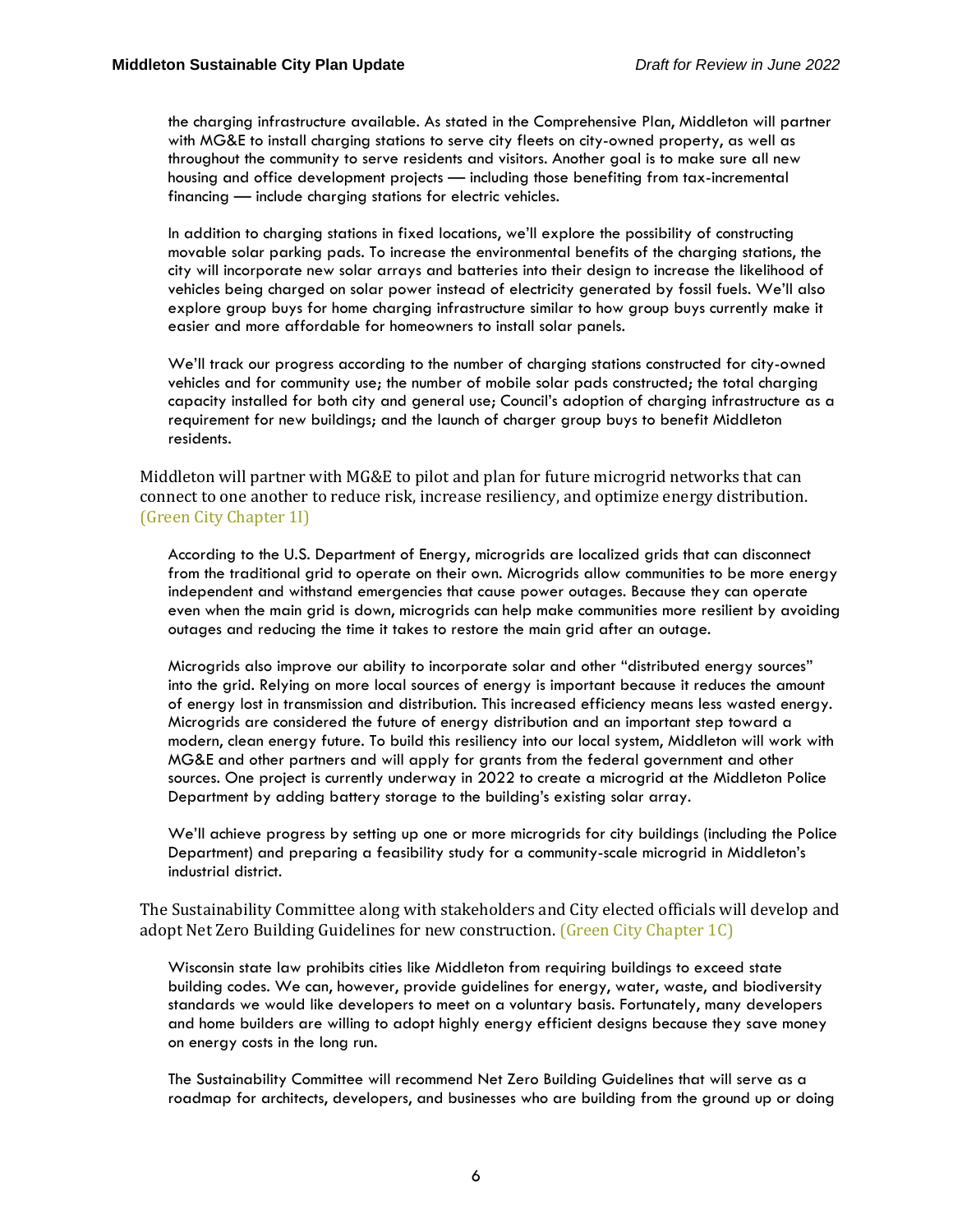major renovations where net zero carbon can be achieved. We'll use the Sustainability Recommendations for the proposed Community Campus plan as a starting point. We'll work with stakeholders from throughout the city to create a workable set of guidelines that our community can support.

We'll measure our progress by drafting and seeking Council's adoption of recommended Net Zero Building Guidelines.

Incentivize building design towards energy use targets that exceed commercial building code, and work with community stakeholders on a voluntary benchmarking and energy use reporting program. (Green City Chapter 1B)

As noted above, we can't require buildings to exceed state building codes. We can, however, encourage commercial building owners and users to conduct voluntary energy benchmarking to identify ways to improve energy efficiency, adopt energy-saving practices, and reduce costs. We can encourage benchmarking by providing financial incentives, recognizing businesses for their energy-related accomplishments, and making tax-incremental financing available only to developments that agree to conduct energy benchmarking.

Energy benchmarking will be required for city-owned buildings. In addition, the city will work with diverse stakeholder groups to draft a voluntary energy benchmarking program for commercial buildings and other government-owned buildings.

We'll measure our progress by the establishment of a benchmarking program for city-owned buildings; the development, with stakeholder involvement, of a voluntary energy benchmarking program for other buildings; Council's adoption of a policy requiring energy benchmarking for new developments that receive TIF incentives; and a reduction in energy consumed in buildings enrolled in either the city or the voluntary program.

Middleton will continue to embrace and incentivize clean and local energy from renewable sources such as wind, solar, geothermal and DERs (distributed energy resources). (Green City Chapter 1<sup>1</sup>

Middleton has done an excellent job installing solar arrays as sources of electricity for city operations. Many residents and businesses have also been early adopters" of solar power. To achieve our 2030 targets, though, we'll need to significantly increase the number of homes and businesses that install solar. In 2022-2024, Middleton will continue to participate in solar group buys" that can greatly reduce the cost of solar panel installation for homeowners. We'll publicize these opportunities through a variety of ways, including "neighbor-to-neighbor" campaigns. We'll also explore options to provide financial incentives for Middleton residents who need assistance to take advantage of solar for their homes.

We'll measure our progress by the number of new or expanded arrays installed on houses and other buildings and the total kW installed.

Middleton will collaborate with Dane County to utilize Renewable Natural Gas (RNG) processed at the Dane County Landfill and eventually establish an RNG filling station in Middleton. (Green City Chapter 1G)

Dane County operates the nation's first processing facility to take methane gas from landfills, clean it, and convert it into renewable fuel to use for operating both large and small vehicles. The biogas cleaning facility, as it's called, has also given farmers an economic incentive to build new manure bio-digesters to convert the waste from dairy farms into renewable fuel. This win-win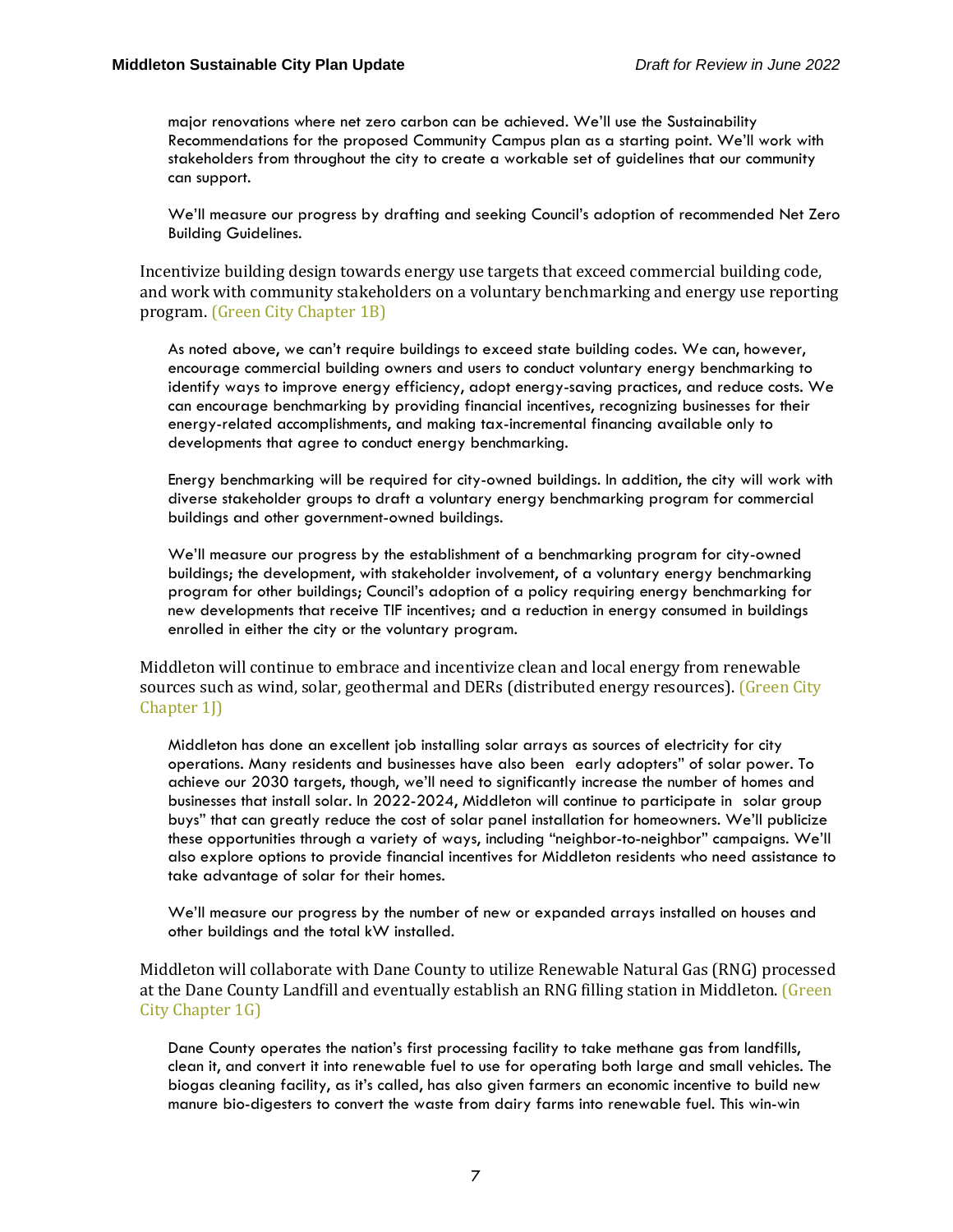situation can reduce methane emissions, reduce the need for gasoline to run vehicles, and increase income for farmers. By reducing the amount of manure spread on land, it also protects surface water from nutrient pollution that comes from runoff into our lakes and streams.

We'll achieve progress by preparing a feasibility study for establishing at least one RNG filling station in Middleton.

## 2. Greenhouse Gas (GHG) Emissions

Our vision: As a responsible city on a planet where climate change imperils life as we know it, Middleton is cutting its greenhouse gas emissions citywide to meet or exceed the goal of net zero by 2050.

Our energy-related actions will go a long way toward reducing greenhouse gas emissions from city operations as well as from homes, businesses, and other buildings. Producing and using energy aren't the sources of all greenhouse gas emissions, however. This new section of the Sustainable City Plan addresses non-energy sources of greenhouse gasses.

Adopt policies and practices to 1) make the shift to alternatives to hydrochlorofluorocarbons (HFC) refrigerants, 2) avoid leaks from refrigerants, and 3) collect and properly dispose of refrigerants at end of life. (Project Drawdown)

Refrigerants are used in refrigerators and air-conditioning equipment. Older types of refrigerants are harmful to the environment because these chemicals are very powerful as greenhouse gasses. Replacing these old refrigerants and improving the way we manage the ones currently in the environment will help us reduce our greenhouse gas emissions. In addition, collecting old appliances that contain refrigerants will help us reduce emissions by making sure that refrigerants are disposed of properly. As we work to enact a new city policy, we'll also explore the option of collecting appliances from residents and offering financial incentives to reduce the cost of properly disposing of these old appliances.

We'll measure our progress by Council's adoption of a policy on refrigerant management; public education (for example, through "Sustainable U" sessions); conducting an audit of municipal buildings to identify air conditioning systems and appliances with high global warming potential, or GWP, and recommend recapture or replacement, as appropriate; adding a section on refrigerants to the revised Sustainable Purchasing Policy; establishing or expanding a refrigerant capture system at the Middleton Recycling Center.

Launch and maintain a yearly Resilient Landscapes Initiative on a neighborhood scale to help residents take actionable steps in their yards and gardens that will improve biodiversity, habitat, reduced stormwater runoff, soil health, and promote a stewardship ethic throughout the city. (Green City Chapter 2F)

Making Middleton sustainable will require help from everyone — city leaders, staff, residents, businesses, industries, nonprofit groups, the faith-based community — literally everyone. The Resilient Landscapes Initiative is an opportunity for residents to take action in their own yards and on their own grounds to adopt sustainable landscaping practices.

Whether installing a rain garden or rain barrel, converting existing landscaping to native plants, replacing traditional Kentucky bluegrass lawns with low-maintenance varieties, or restoring prairie on their own lands, everyone who owns a home or a commercial building has a chance to participate. Doing so will shrink the city's carbon footprint by reducing the need for energy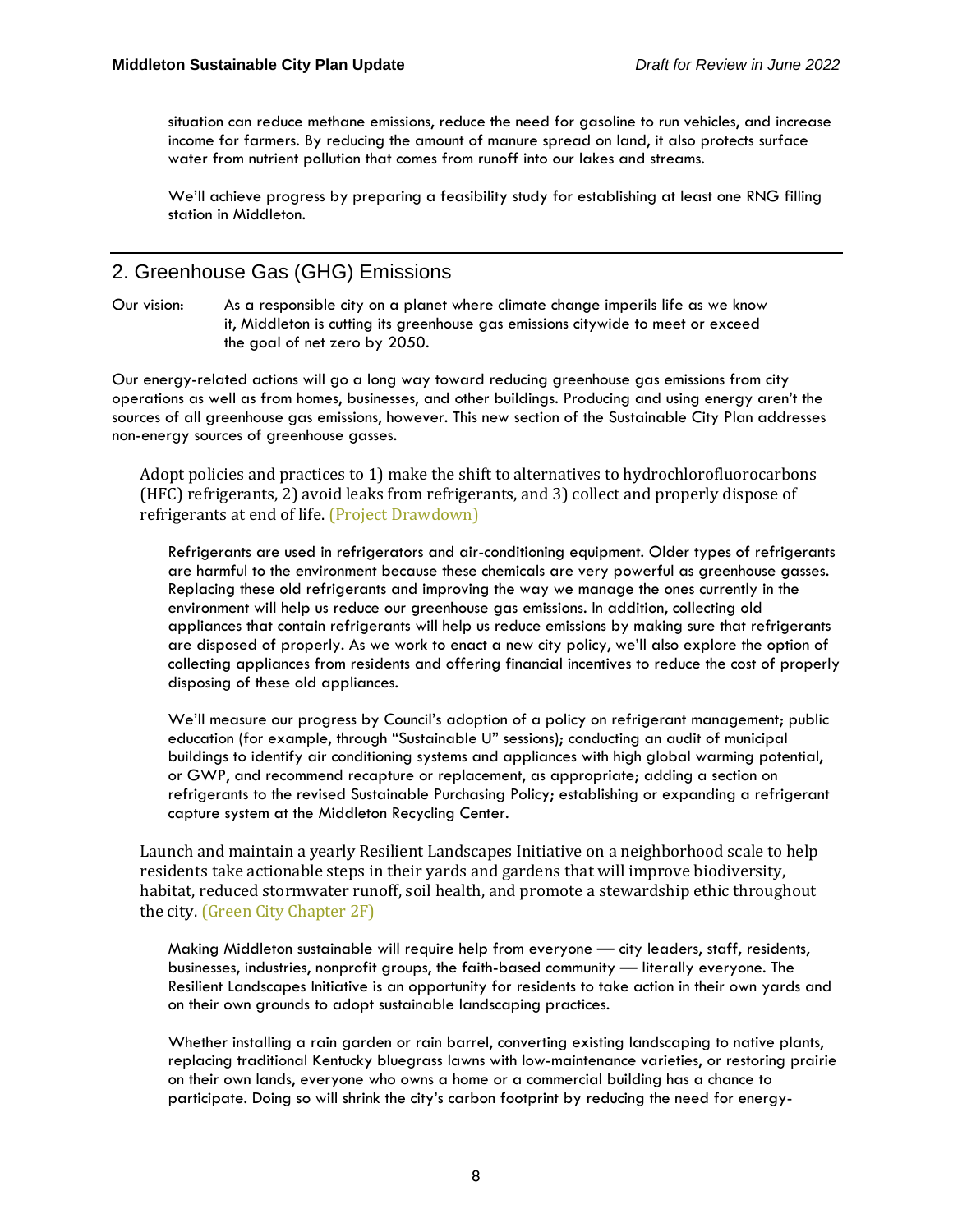intensive lawn and landscape maintenance, as well as by providing a "carbon sink" in the form of more deep-rooted, long-lived native plants. Other side benefits include creating habitat for birds and pollinators, and reducing the amount of stormwater runoff that enters our streams and lakes.

As part of a larger regional effort, the Resilient Landscapes Initiative in Middleton will involve educational activities and may include incentives and recognition for adopting specific practices. One aspect of Renewable Landscapes will be "No-Mow May," first observed in Middleton in 2022 as a way to help pollinators find food in the critical early part of the growing season.

We'll measure our progress by designing and launching a Resilient Landscapes Initiative; annual observance of No-Mow May; and developing a method for collecting data on participation in Resilient Landscapes and calculating impacts.

Support and maintain native plantings, restoration practices, and broaden invasive species control beyond conservancies and parks by collaborating with state and local agencies as well as private landowners. (Green City Chapter 3C)

This action is similar to the previous one. The main difference is that residents would participate in the Resilient Landscapes Initiative, while this action would involve mainly city-owned lands. Native plantings on city land would have the same benefits as they do in people's yards. Replacing traditional landscaping with native plants at the Middleton Public Library and City Hall is a good example of the type of work that would be appropriate for other city lands. In addition, the Caneel Corner Conservancy in Middleton Ridge/Misty Valley is a great example of what's possible when the city is open to collaborating with private landowners. This "pocket prairie" adds beauty to the neighborhood and trail, creates habitat for birds and pollinators, helps rain and other precipitation infiltrate into the ground instead of running off, and stores carbon.

We'll measure our progress based on the area of city lands that is converted from traditional lawn and landscaping to native plants and no-mow varieties of grass; and the number of "pocket prairies" that the city helps private landowners create, as well as the area of land they represent.

### 3. Food

Our vision: Middleton is a producer and consumer of foods that sustain the health of people without compromising the health of our environment.

The food we produce and consume has a major impact on our health as individuals and on the health of our environment. We recognize the importance of producing food sustainably from local sources as a way to protect the environment, support agricultural producers and the people they employ, and reduce transportation impacts. We also understand the need for all Middleton residents to have access to affordable, healthy foods. Food waste as a cause of greenhouse gas emissions is covered in the section on Waste Generation and Management.

## 4. Land Use

Our vision: Middleton's land use pattern promotes compact development, protection of natural resources, a range of housing options, mobility, and economic growth in order to maintain an exceptional quality of life.

Our green spaces are important and contribute to making Middleton a great place to live. In vision panels that took place as part of the city's strategic planning effort in 2021, many people mentioned green spaces as one of the things they value most about Middleton. Natural spaces, such as restored prairies, act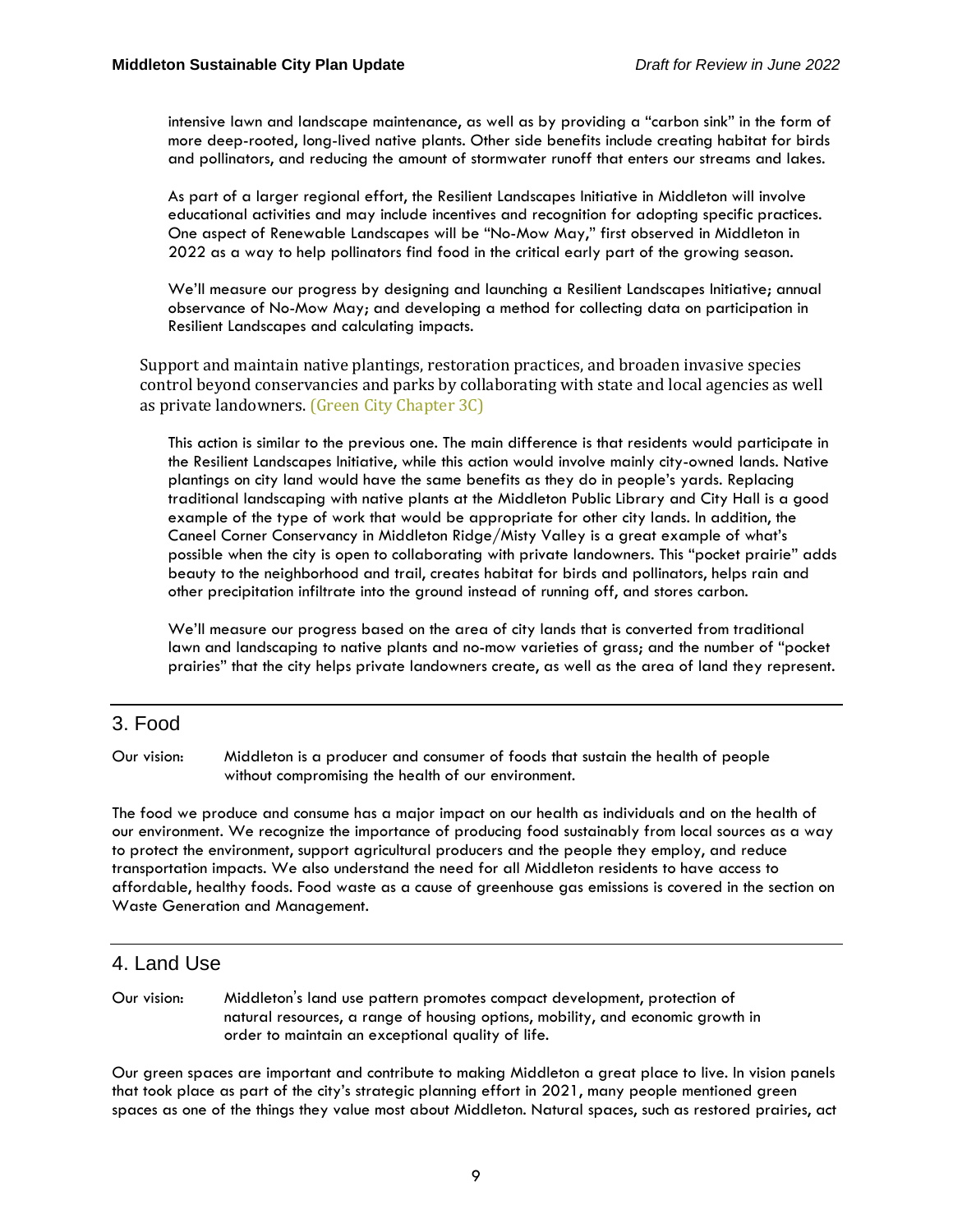as "carbon sinks" that remove carbon dioxide from the environment. It takes a long time to preserve and protect natural resources, so we need to act before land is lost.

The Sustainability Committee will not take direct action on Land Use in 2022-2024. Instead, we'll collaborate with and support other city committees, commissions, and boards that have jurisdiction over lands and land use in Middleton. Our priorities in 2022-2024 will be to help move the city forward on two specific actions from the Comprehensive Plan related to natural resources:

Increase connectivity between Middleton's public lands, adjacent communities, and other regional open spaces through land acquisition and/or trail easements that create green corridors. (Green City Chapter 3D)

Preserve the role of wetlands, prairies, savannas and woodlands as essential components of the hydrologic system and valuable wildlife habitat. Protect shoreline and floodplain areas accordingly. (Green City Chapter 6B)

Both of these actions are critical to take now while land is still available. An excellent opportunity to carry out both actions would be to connect the Pheasant Branch Conservancy to the Graber Pond Conservancy Area to the west. Such an expansive, long-term project would add to our city's highly valued green spaces, increase habitat for birds and pollinators, store carbon in trees and deep-rooted native plants, increase our capacity for stormwater management, and provide recreational, educational, and health and wellness opportunities for residents and visitors of all ages. It would also have the additional benefit of conserving land for possible future use as farmland.

## 5. Transportation

#### Our vision: Middleton's transportation system is safe, reliable, convenient, affordable, efficient, and less reliant on single occupancy vehicles to reduce environmental impact, promote active lifestyles, and enhance prosperity for all people regardless of age, ability, or mode of transportation.

Transportation is the leading source of greenhouse gas emissions in the U.S. We need to be able to move around, from our homes to workplaces, to visit family and friends, and attend other activities. Driving personal vehicles is the main way people get around in Middleton. To be more sustainable and reduce our impact on the environment, we need to reduce the number of trips we make in cars that use internalcombustion engines. This means increasing our reliance on electric vehicles, public transportation, bikes, and other low-carbon transportation options. It also means making an effort to plan new development so that it's easier for people to walk, bike, or use public transportation to get to work, buy groceries, and take part in other activities.

## 6. Waste Generation and Management

Our vision: Through incentives and policies, Middleton is reducing the generation of waste by recycling, reusing, and composting material to keep physical resources cycling within the local economy, and sustainably disposes of the waste that is generated.

Middleton generates a lot of waste. We recycle a lot of material through weekly curbside collection along with our garbage. For items that can't be recycled curbside, residents have the option of dropping off a variety of recyclables at the Middleton Recycling Center, which diverts a fair amount of what would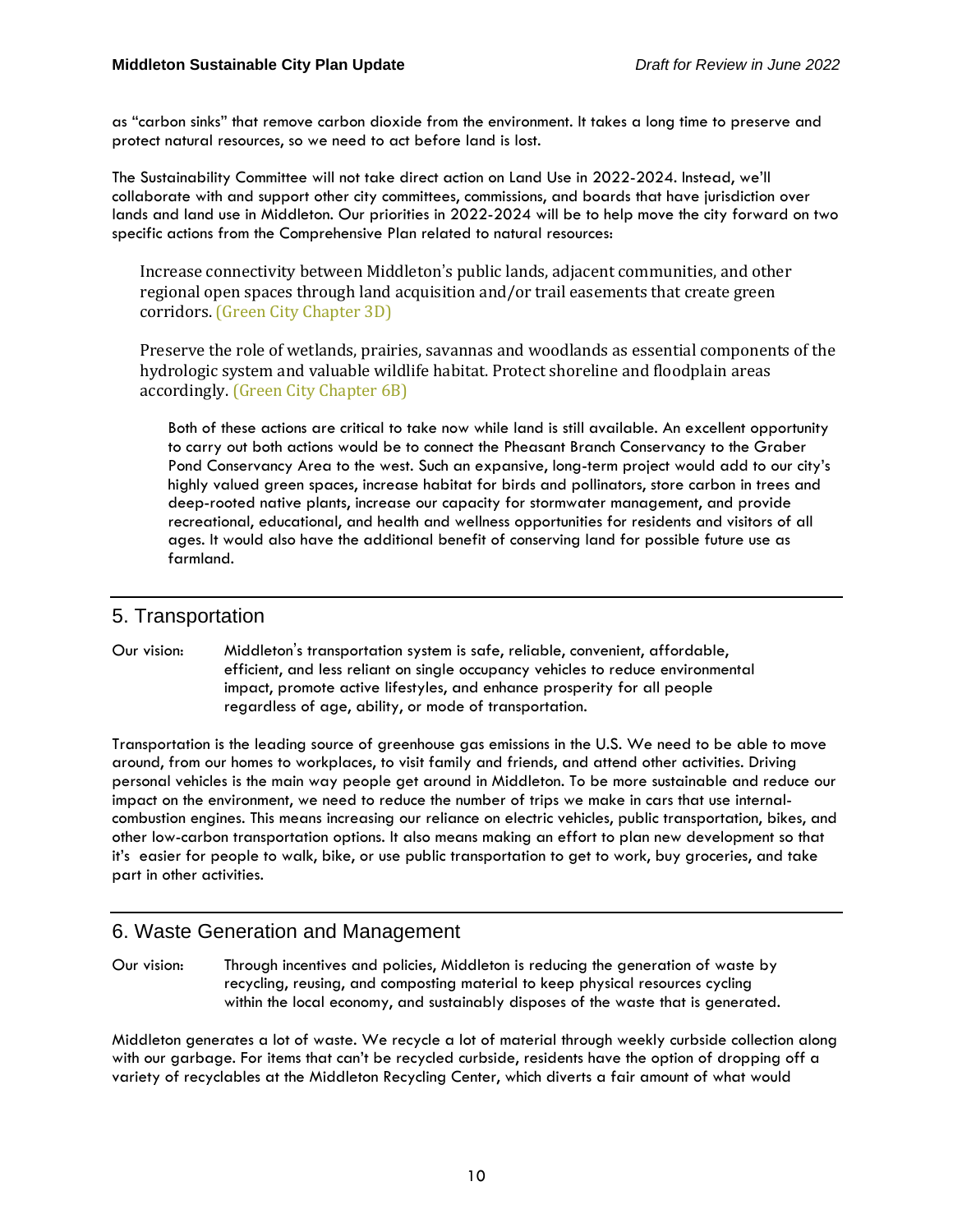otherwise wind up as waste. In 2022-24, we'll focus on further reducing the amount of waste that winds up being put in a landfill.

Establish a city-wide food composting program. (Green City Chapter 5D)

Food waste is well known to be a major source of of greenhouse gas emissions for several reasons. Food that is wasted and not eaten requires a lot of effort and energy to grow and transport, so all the emissions generated through that process could have been avoided. Also, food that isn't consumed produces methane when it rots. Like the chemicals in refrigerants, methane is a powerful greenhouse gas — 26 times more potent than carbon dioxide. Composting food waste at home or through weekly collections can reduce the amount of food waste entering our landfills and, as a result, the amount of methane entering the atmosphere. Collecting food waste for composting is also an option for schools, businesses, and public places.

The 2021 Comprehensive Plan includes the goal of conducting a pilot composting program for city buildings. We think we can move beyond just a pilot and go for a more ambitious goal.

We'll achieve progress by setting up composting capacity at all city buildings; completing a feasibility study for curbside composting for residents; requiring composting in new commercial developments receiving TIF assistance; incentivizing composting in existing commercial and industrial settings; and supporting efforts by MCPASD to offer composting in schools. We'll also measure the number of tons of waste collected through any program that is developed through city action, incentives, or support.

Update the city's 2017 Sustainable Purchasing Policy and work with city departments to help them follow it. (Council Directive, December 2021)

In 2017, the city adopted a Sustainable Purchasing Policy to "promote the purchase of environmentally-preferable and locally-sourced products." This policy is important to help us reduce the amount of waste we generate and to make sure we're buying materials, products, and equipment that don't have a significant negative impact on the environment. Unfortunately, in 2021, we learned that the purchasing policy had rarely been used at all and had never been used to evaluate new vehicle purchases. Council directed us to review the policy and recommend any needed changes for making it a better policy for evaluating new vehicles and equipment.

We'll measure our progress by completing our review and recommendations; Council adopting recommended changes to the purchasing policy; training for city staff on how to follow the policy; and evidence that departments followed the policy in preparing their annual budget proposals.

#### 7. Water

Our vision: Middleton has an abundance of clean water, including surface water and potable groundwater resources, and balances water used with water returned to the aquifer. Middleton keeps harmful substances out of all water resources and ensures that neither existing nor new development is vulnerable to flooding.

A sustainable city treats its water resources like a treasure, and spends time and money to protect that treasure. Surface waters like Lake Mendota, Pheasant Branch, and our many kettle ponds are what we see, but what makes our lives and our economy possible here in Middleton is our groundwater. Middleton is a partner in the Yahara CLEAN Compact, which has 10 strategies for achieving the goals of clearer lakes, open beaches, and fewer "blooms" of toxic cyanobacteria. Achieving these goals will require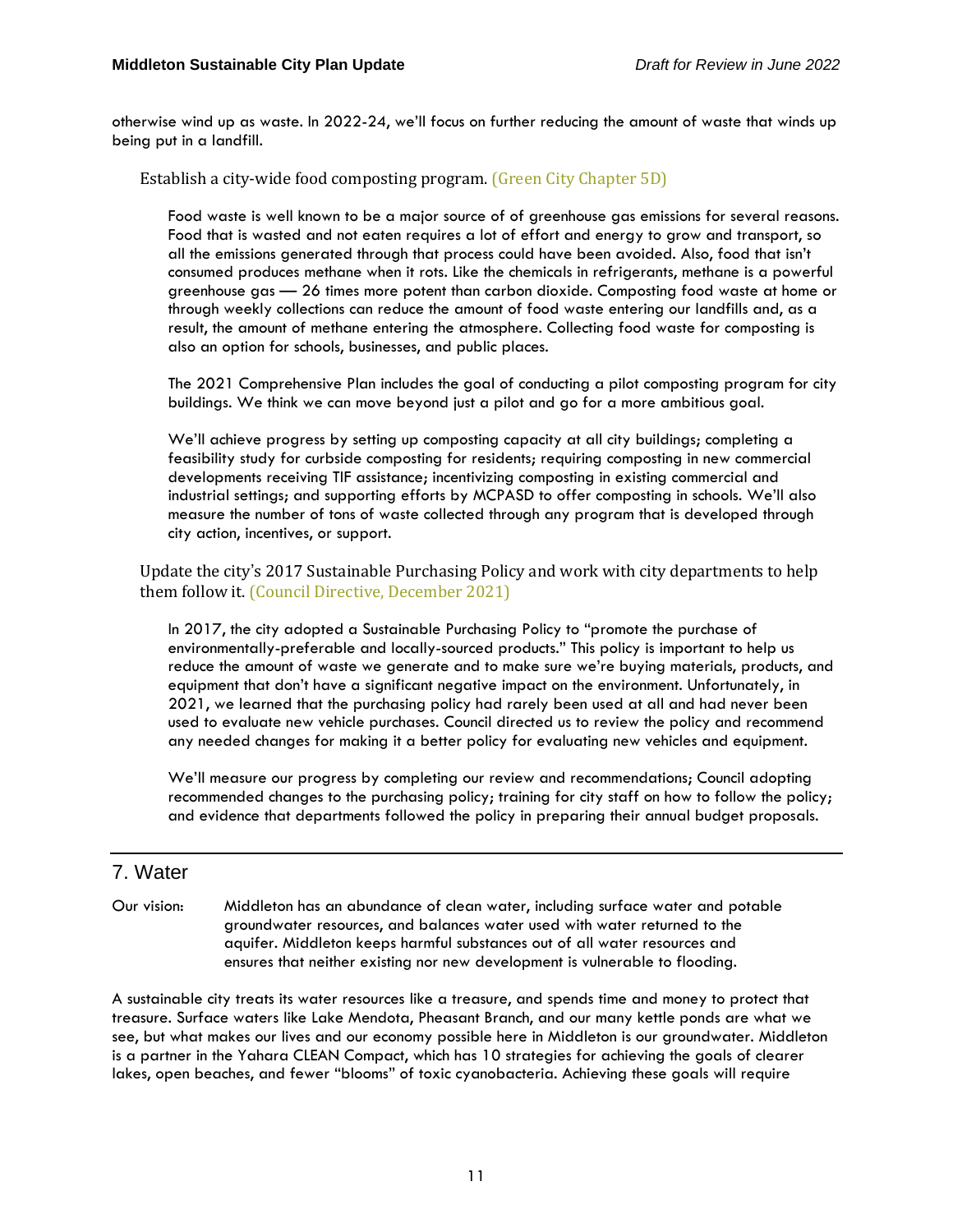investment not just in our Lake Mendota shoreline but in the entire watershed to keep excess nutrients out of surface waters.

Because this plan focuses on actions the Sustainability Committee will take in 2022-2024 to move us closer to meeting our 100% renewable energy goals, we aren't including any water-related actions in this edition of the plan. We commit to collaborating with the Water Resources Management Commission; Plan Commission; Parks, Recreation, and Forestry Commission; Stormwater Utility Board; and Conservancy Lands Committee to help Middleton follow through on our commitments under the Yahara CLEAN Compact. Some possible actions for these committees, commissions, and boards from the Comprehensive Plan include:

- Revise the Zoning Ordinance and other relevant codes to promote the reduction of impervious surface areas in order to improve on-site water infiltration. (Land Use 4B)
- Support innovative Green Infrastructure (GI) practices in all land use decisions. (Land Use 4C)
- Make critical improvements to stormwater management infrastructure and mitigation practices to increase floodplain protection and avoid widespread damage in the event of extreme rain events. (Economic Development 7D)
- Reduce runoff and prevent flooding by maximizing upstream water infiltration and evapotranspiration during increasingly frequent large storm events. (Green City Chapter 2B)
- Incentivize new development to maintain 100% or more (predevelopment) rainwater runoff volume control on site. (Green City Chapter 2C)